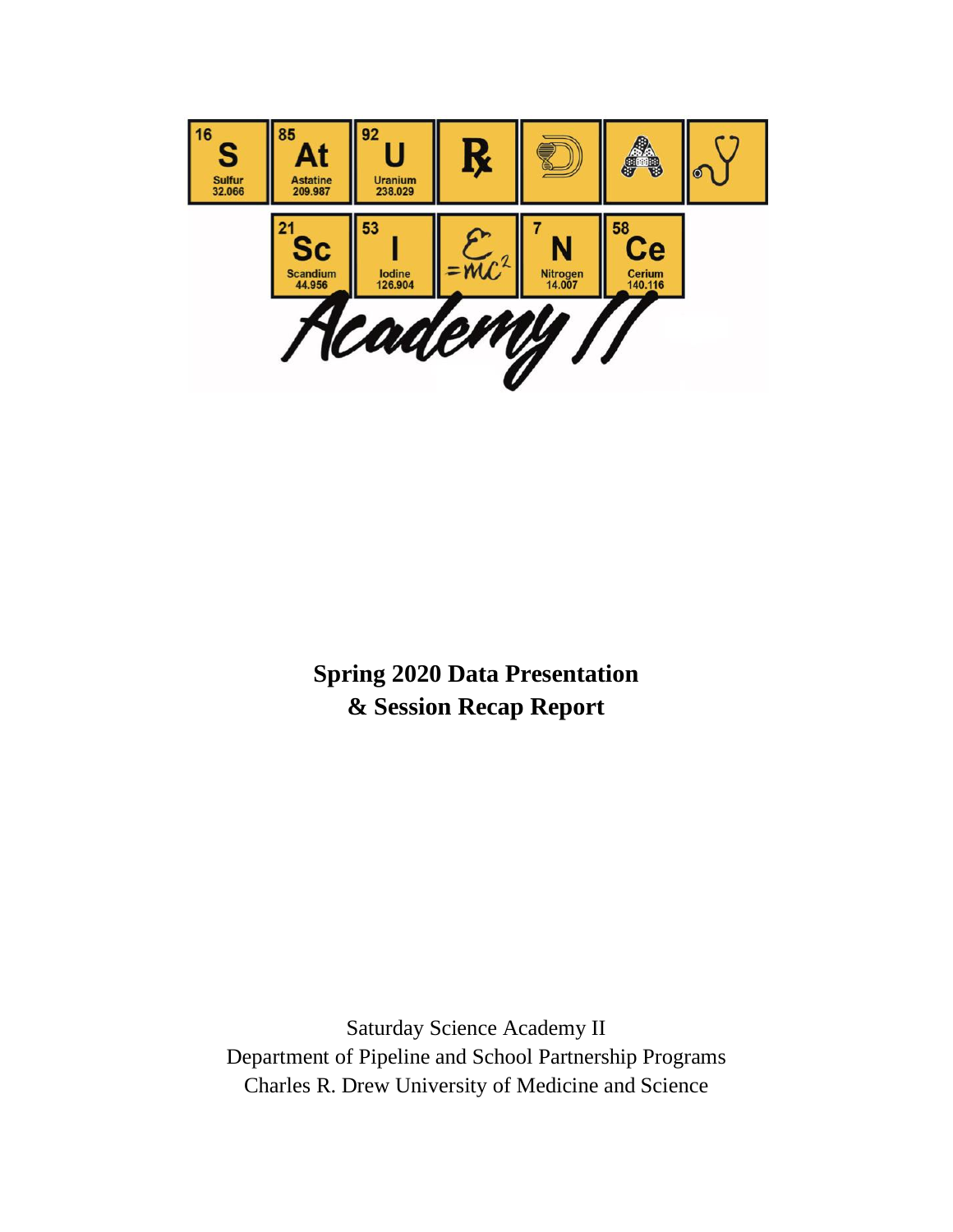## **Table of Contents**

| Spring 2020 - Physical Science, Global Health, and Biomedical Engineering                                                                                     | 3                       |
|---------------------------------------------------------------------------------------------------------------------------------------------------------------|-------------------------|
| <b>Registration Process</b>                                                                                                                                   | $\overline{\mathbf{3}}$ |
| <b>Platform</b>                                                                                                                                               | 3                       |
| <b>Student Demographics</b>                                                                                                                                   | 3                       |
| <b>Grade Ranges</b>                                                                                                                                           | 4                       |
| <b>Student Enrollment</b>                                                                                                                                     | 4                       |
| <b>Student Attendance</b>                                                                                                                                     | 5                       |
| <b>Science Day 2020</b>                                                                                                                                       | 6                       |
| <b>Event Goals</b>                                                                                                                                            | 6                       |
| <b>Event Objectives</b>                                                                                                                                       | 6                       |
| <b>Student and Family Demographics</b>                                                                                                                        | 7                       |
| <b>Overall Attendance</b>                                                                                                                                     | 7                       |
| <b>Teacher Profiles</b><br>Kindergarten through 2nd<br>3rd through 5th<br>6 <sup>th</sup> through 8 <sup>th</sup><br>9 <sup>th</sup> through 12 <sup>th</sup> | 8<br>8<br>8<br>8<br>8   |
| <b>Community Engagement Workshops</b><br>Ju-Jitsu<br><b>Mindful Breathing</b><br>Mental Health During COVID-19<br>Moving from Adversity to Advantage          | 8<br>8<br>9<br>9<br>9   |
| YouTube Analytics - Ju-Jitsu and Mindful Breathing                                                                                                            | 9                       |
| <b>Questionnaire Responses and Reflection</b><br><b>Questionnaire Responses</b><br>Reflection                                                                 | 10<br>10<br>11          |
| <b>SHPEP College Science Day 2020</b>                                                                                                                         | 14                      |
| <b>Attendees and Demographics</b>                                                                                                                             | 14                      |
| <b>Next Generation Science Standards Alignment</b>                                                                                                            | 16                      |
| <b>Pre- and Post-Assessment Outcomes</b>                                                                                                                      |                         |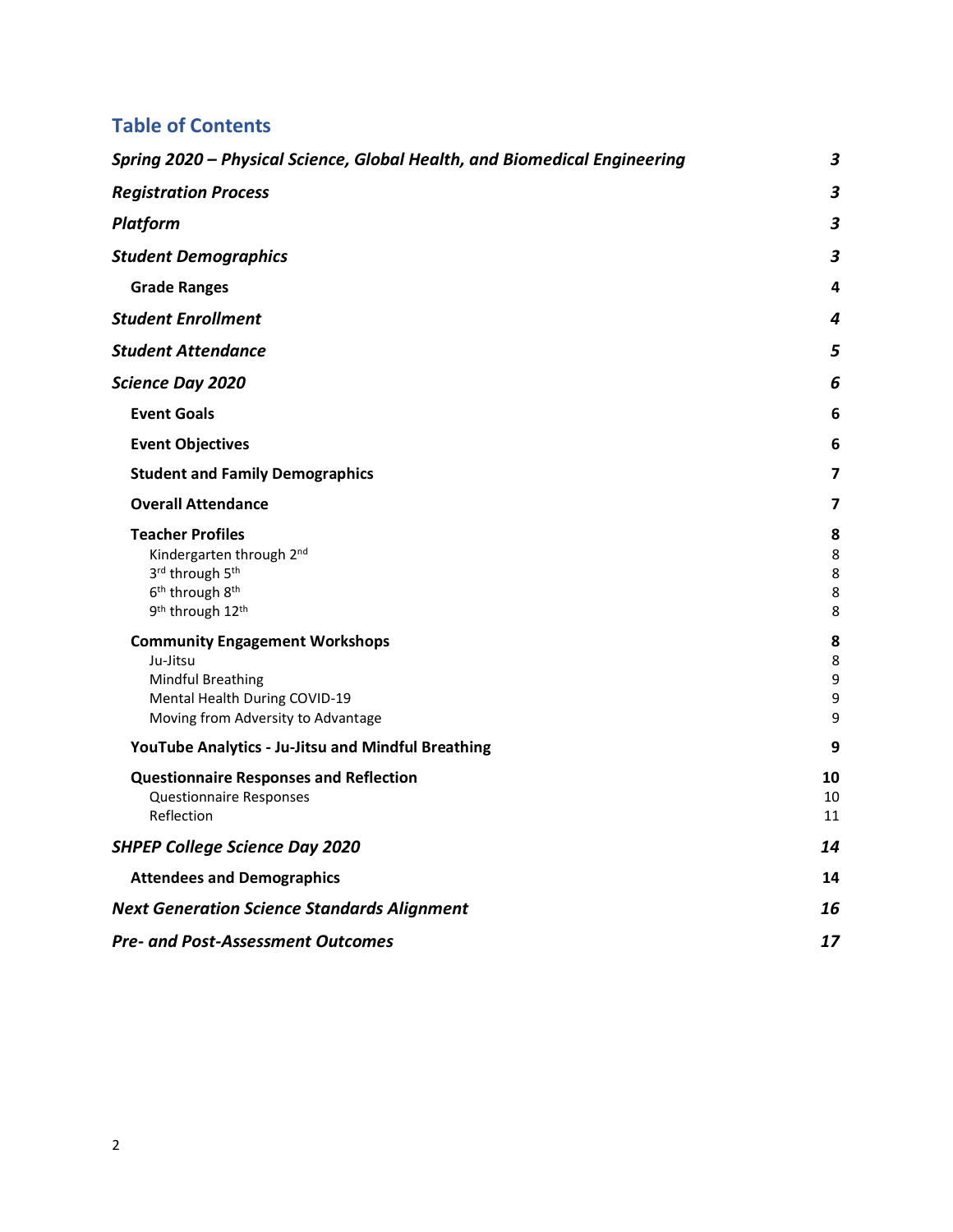# <span id="page-2-0"></span>Spring 2020 – Physical Science, Global Health, and Biomedical Engineering

The Spring 2020 session took place online beginning in April and ending in early June 2020. During this session, the curriculum for students in pre-kindergarten to eighth grade focused on physical science, global health, and biomedical engineering. Students in high school focused on medical simulations with the specifics of their session covered here in this report.

In response to the spread and growing threat of the COVID-19 pandemic in Los Angeles County, SSA II took significant steps to "flatten the curve" and reduce the potential spread of the virus. Following the suspension of the spring session in-person programming, SSA II staff worked diligently to find a platform that would enable the program to continue and reduce learning loss for new and current SSA II students. Of equal importance was providing continuity in STEMM enrichment programming to marginalized communities of color. SSA II usually serves 100-200 PK-12th grade youth in a given session on the CDU campus in South Los Angeles; our goal was to meet and grow these numbers on our new platform.

This report recaps the session, presents session data, and includes a reflection and goals for the next session.

## <span id="page-2-1"></span>Registration Process

The Department moved swiftly to provide a platform for youth to participate in an online session. Due to the need to quickly register/enroll students, the Department had an unconventional and expedited registration process for the session. As a result, we were unable to capture all of the demographic information usually requested.

## <span id="page-2-2"></span>Platform

Implementing and utilizing GoogleClassrooms granted us the ability to host live lectures and labs, post pre-recorded lectures and labs, ask reinforcing questions, and have direct and open communication with students and their families. The online classroom—launched with the start of the session on Saturday, April 18—afforded SSA II the opportunity and ability to develop and deliver to our students' home computers the same quality education received on the CDU campus.

## <span id="page-2-3"></span>Student Demographics

During the Spring 2020 session, a total of 219 individual students were served. As noted above, our nontraditional registration process resulted in us not collecting pertinent information. The Science Day 2020 report captures demographic information for the event.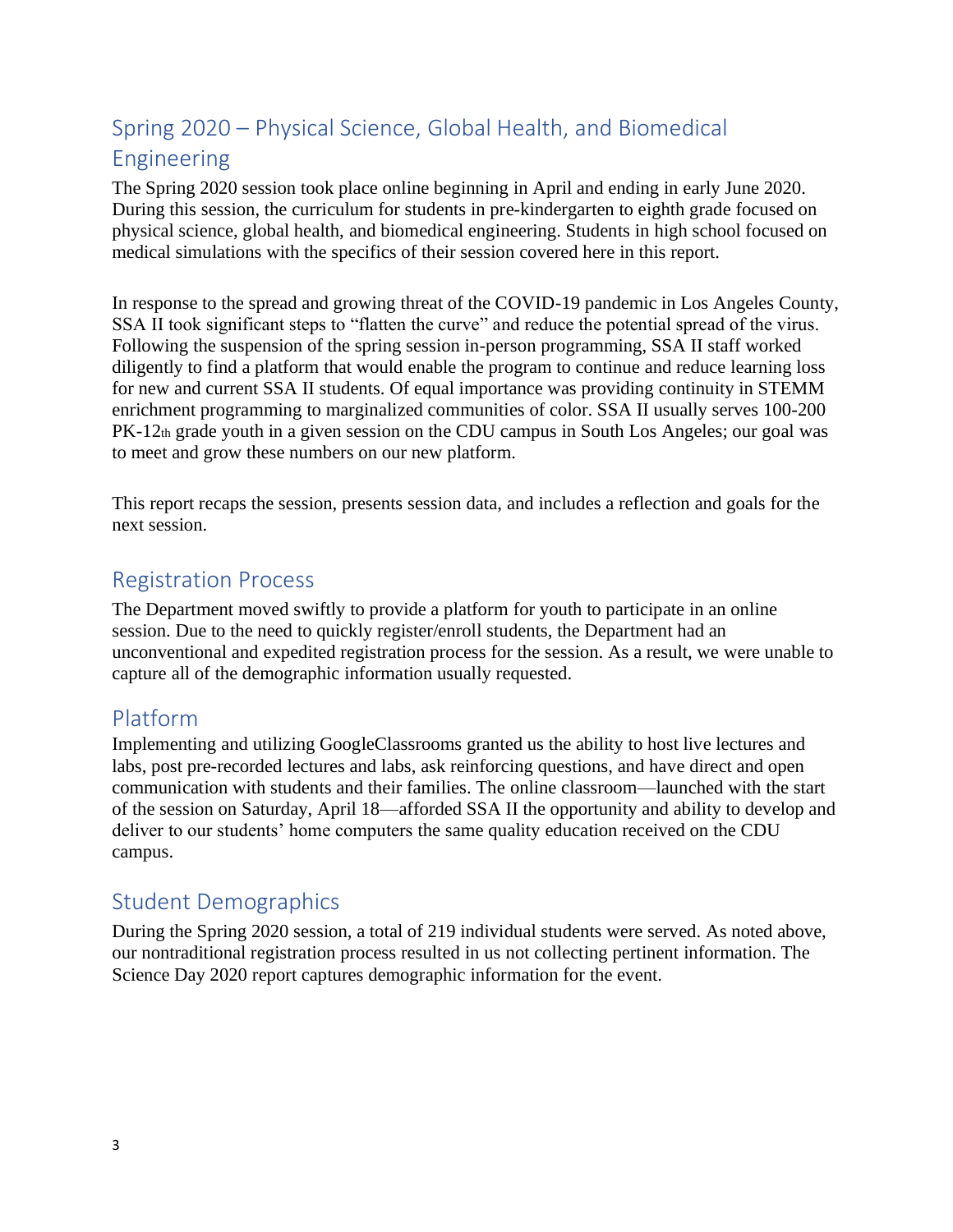<span id="page-3-0"></span>

| No. | Pct. |
|-----|------|
| 44  | 20%  |
| 61  | 28%  |
| 55  | 25%  |
| 59  | 27%  |
|     |      |



# <span id="page-3-1"></span>Student Enrollment

Students who viewed/engaged with the content during the week.



## Overall Enrollment

## Enrollment by Grades

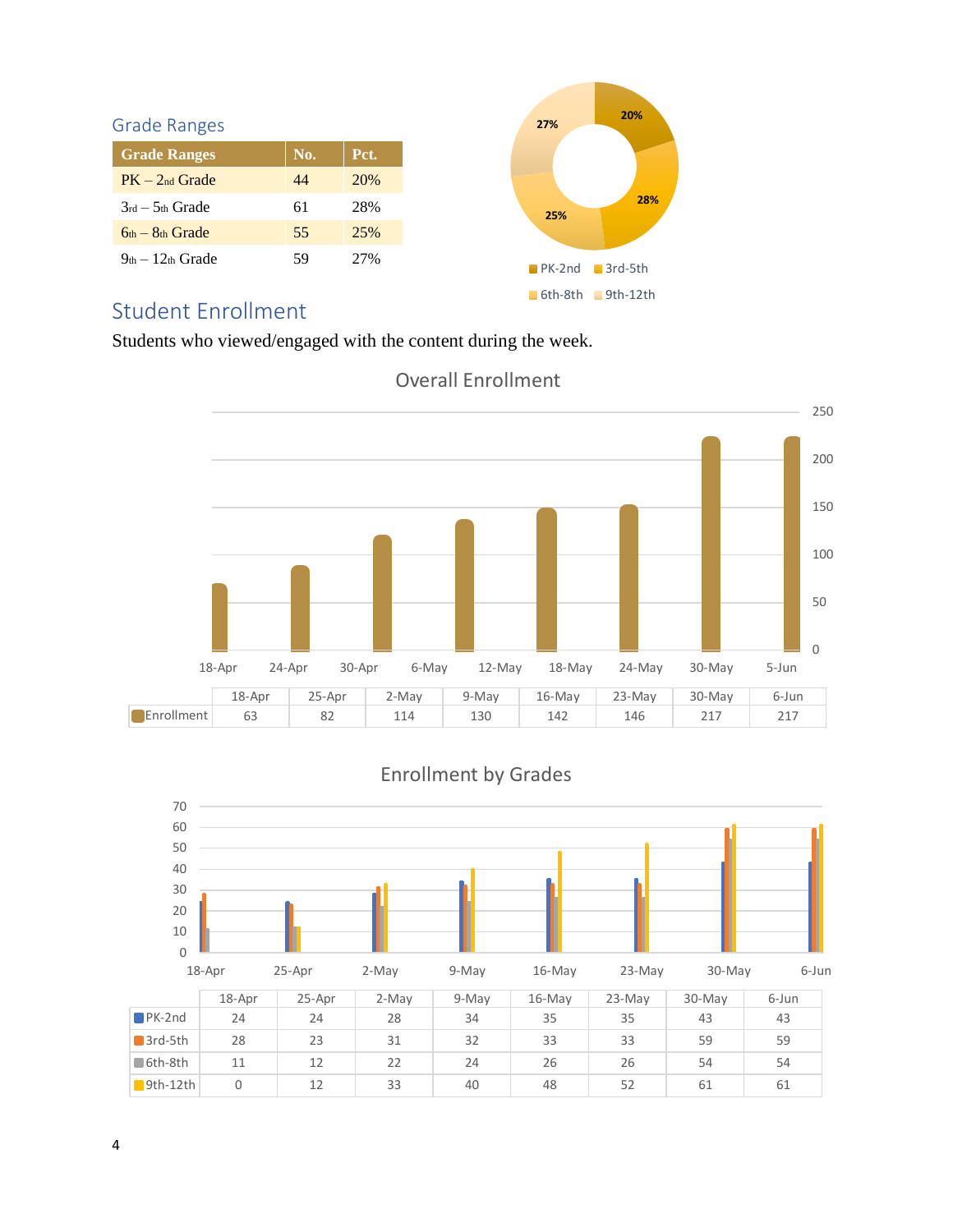# <span id="page-4-0"></span>Student Attendance

Students who attended the live instruction on Saturdays. These students were counted by our teachers and staff during each respective live lesson. Because week 8 (June 6th) was a self-led virtual field trip, no attendance was recorded.



0 5 10 15 20 25 30 35 18-Apr 25-Apr 2-May 9-May 16-May 23-May 30-May 18-Apr 25-Apr 2-May 9-May 16-May 23-May 30-May PK-2nd 12 13 16 16 12 13 18 3rd-5th 18 23 19 19 17 14 30 6th-8th 9 17 20 21 20 15 31 9th-12th 0 1 3 3 2 3 4 16

#### Attendance by Grades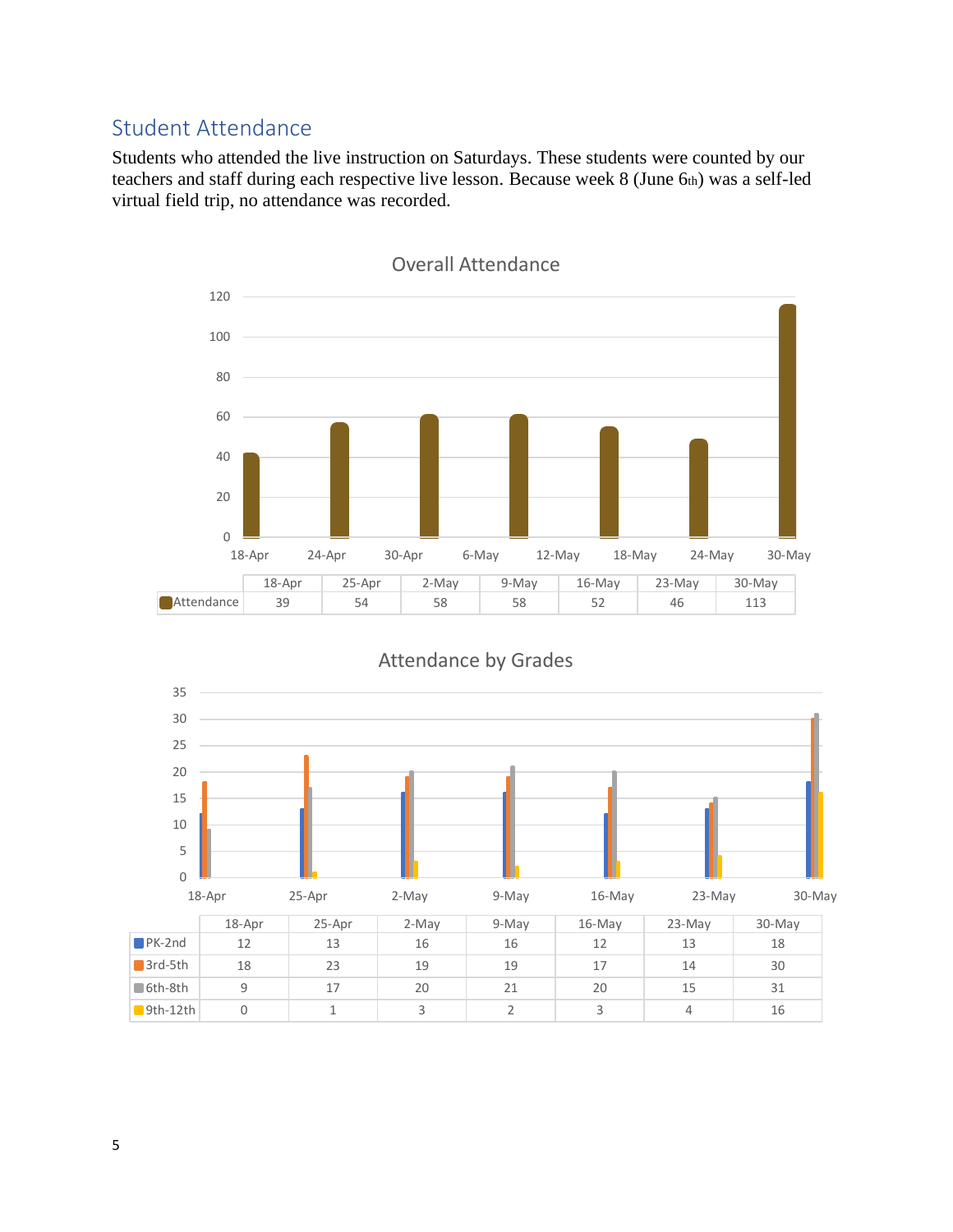# <span id="page-5-0"></span>Science Day 2020

CDU Science Day is an annual day of explorations in medicine and science for more than 250 elementary, middle and high school youth. While this event is traditionally hosted on the campus of Charles R. Drew University, we had to make the transition to an online platform amid the current COVID-19 pandemic. This year's event is taking place virtually on GoogleClassroom.

With STEMM (Science, Technology, Engineering, Math and Medicine) as the foundation, CDU Science Day features multiple age and grade-level appropriate fun learning labs. At each lab, students engage in instructional and kinesthetic activities designed to increase their knowledge of 1) scientific principles and the fields of mental health, public health, and medicine, 2) the science behind a variety of medical procedures and specialties and, 3) health care professions.

#### <span id="page-5-1"></span>Event Goals

- Advocate for the academic achievement and excellence of underrepresented students of color
- Expose students to the fields of medicine, science, health and the many educational and professional opportunities the medical and health care professions
- Encourage underrepresented students of color to consider/pursue STEMM degrees.
- **•** Provide information and other resources on STEMM-focused college/post-secondary college
- **•** Provide students attendees access and exposure to medical and health care students professionals as role models
- Increase and effectively leverage CDU and community resources and partnerships to underwrite 60% of the event budget
- **EXECUTE:** Increase collaboration among CDU stakeholders in planning, outreach, implementation, and evaluation support for Science Day
- **EXECUTE:** Increase the number of SPA 6 youth participating in Saturday Science Academy II and other CDU pipeline programs
- Conduct a culturally relevant and socially meaningful science and medicine-focused STEMM event
- Significantly increase the visibility and knowledge of CDU, its history, academic, pipeline and community programs, in the local community.

## <span id="page-5-2"></span>Event Objectives

- 50% of Science Day attendees students in grades 8-12
- 50% of student attendees are residents of SPA 6, collected for registered students only
- 20% of student attendees are residents of the Watts/Willowbrook community
- 75% of student attendees participate in 80% learning labs
- 75% of student attendees complete their Science Day Passports
- 100% of student attendees complete the Science Day Evaluation form/questionnaire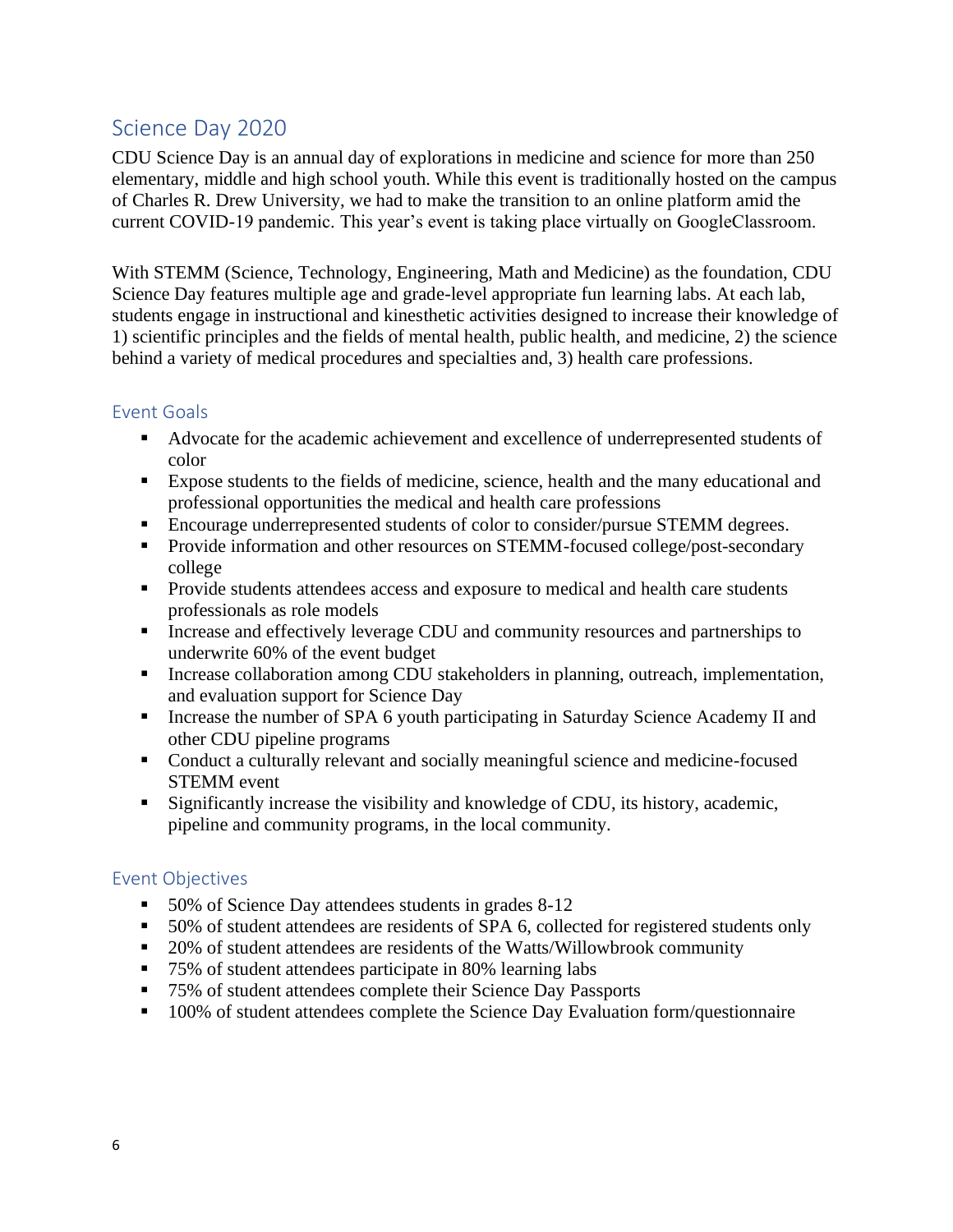## <span id="page-6-0"></span>Student and Family Demographics

For Science Day 2020, 329 students and families were served. The tables and charts below break down the overall attendance and student demographics by ethnicity, gender, zip code.

#### <span id="page-6-1"></span>Overall Attendance

| <b>Class</b>                   | <b>Registrations</b> | Total Participation |  |
|--------------------------------|----------------------|---------------------|--|
| <b>Community Workshops</b>     | 19                   | 127                 |  |
| <b>STEMM</b> classes           | 217                  | 202                 |  |
| <b>Science Day Grand Total</b> | 300                  | 329                 |  |



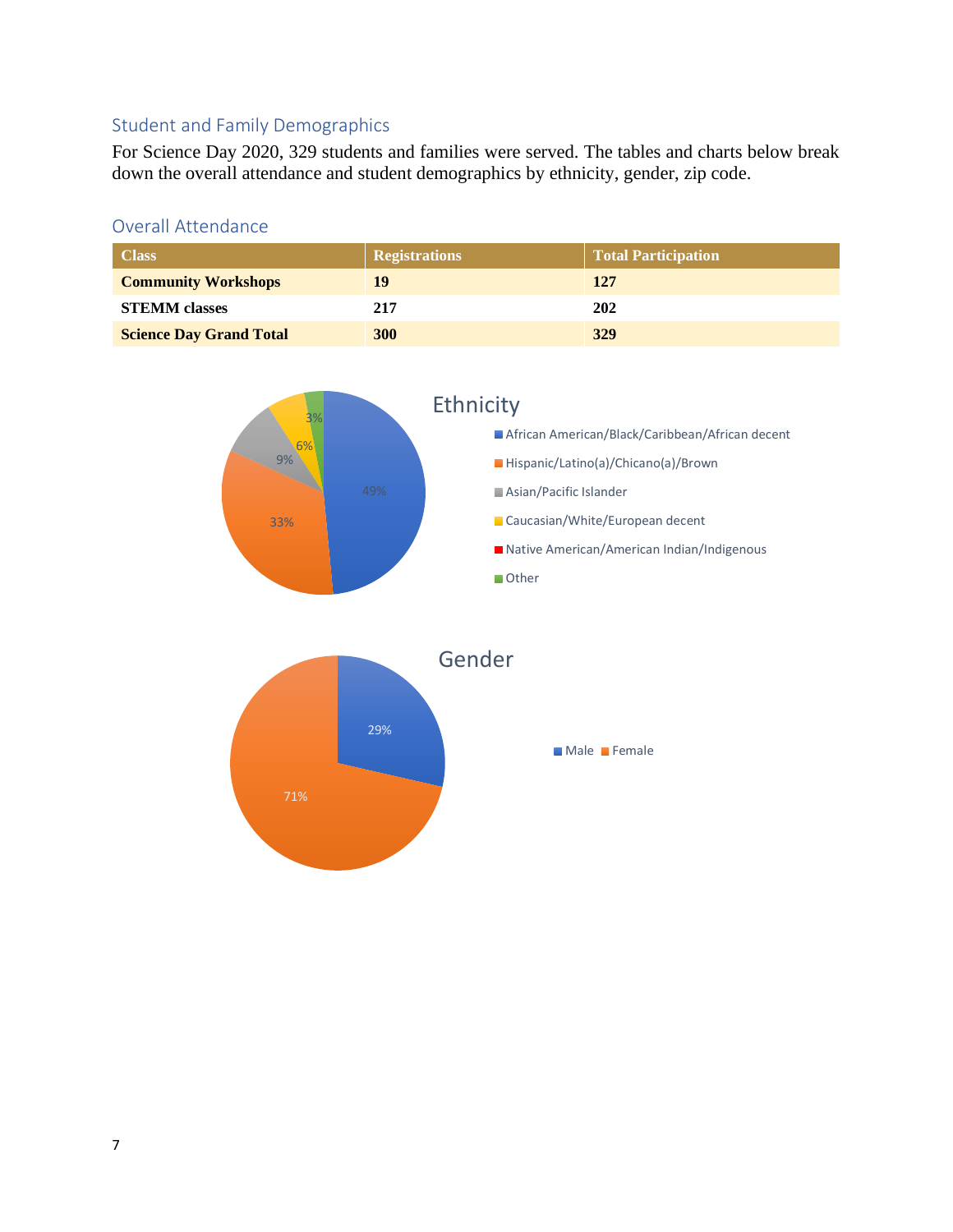

## <span id="page-7-0"></span>Teacher Profiles

## <span id="page-7-1"></span>**Kindergarten through 2nd**

Kyle, a UC Irvine graduate with a Bachelor's of Science degree in the Biological Sciences and Keonna, an SSA II alumna, LA Harbor College graduate, and CSUDH student, led the activities on Engineering Lung Support for Cancer Patients and Neurology.

#### <span id="page-7-2"></span>**3rd through 5th**

Austin, Xavier University graduate with a Bachelor's of Science degree in Biology and Tamyra, CSU Dominguez Hills graduate with a Bachelor's of Arts degree in Human Services and a minor in Health Science, led the activities Neurology Lab and Drone and Global Health.

#### <span id="page-7-3"></span>**6th through 8th**

Timothy, an SSA II alum and Morehouse College graduate, obtained a Bachelor's of Science degree in Biology, and Kristiana, a Los Angeles Southwest College graduate with an Associate's Degree in Criminal Justice, led the activities Restrictive Lung Disease: Side Effects of Nicotine Use and Brain and Nutrition.

#### <span id="page-7-4"></span>**9th through 12th**

Albert, Combat Veteran and Army Medic, and Christina, USC graduate, led the activities Prevention: Drug and Alcohol and Ultrasound. Tilo from Enrollment Management led the session for College Advising. Chelsea, Prevention Program Director for the Avalon Carver Community Center, and Albert co-led a session on drug and alcohol prevention.

#### <span id="page-7-5"></span>Community Engagement Workshops

#### <span id="page-7-6"></span>**Ju-Jitsu**

Gregory, founder and CEO of MobileStemLabs, led a session on Ju-Jitsu. Mr. Hill taught basic Ju-Jitsu techniques and incorporated light-to-medium cardio.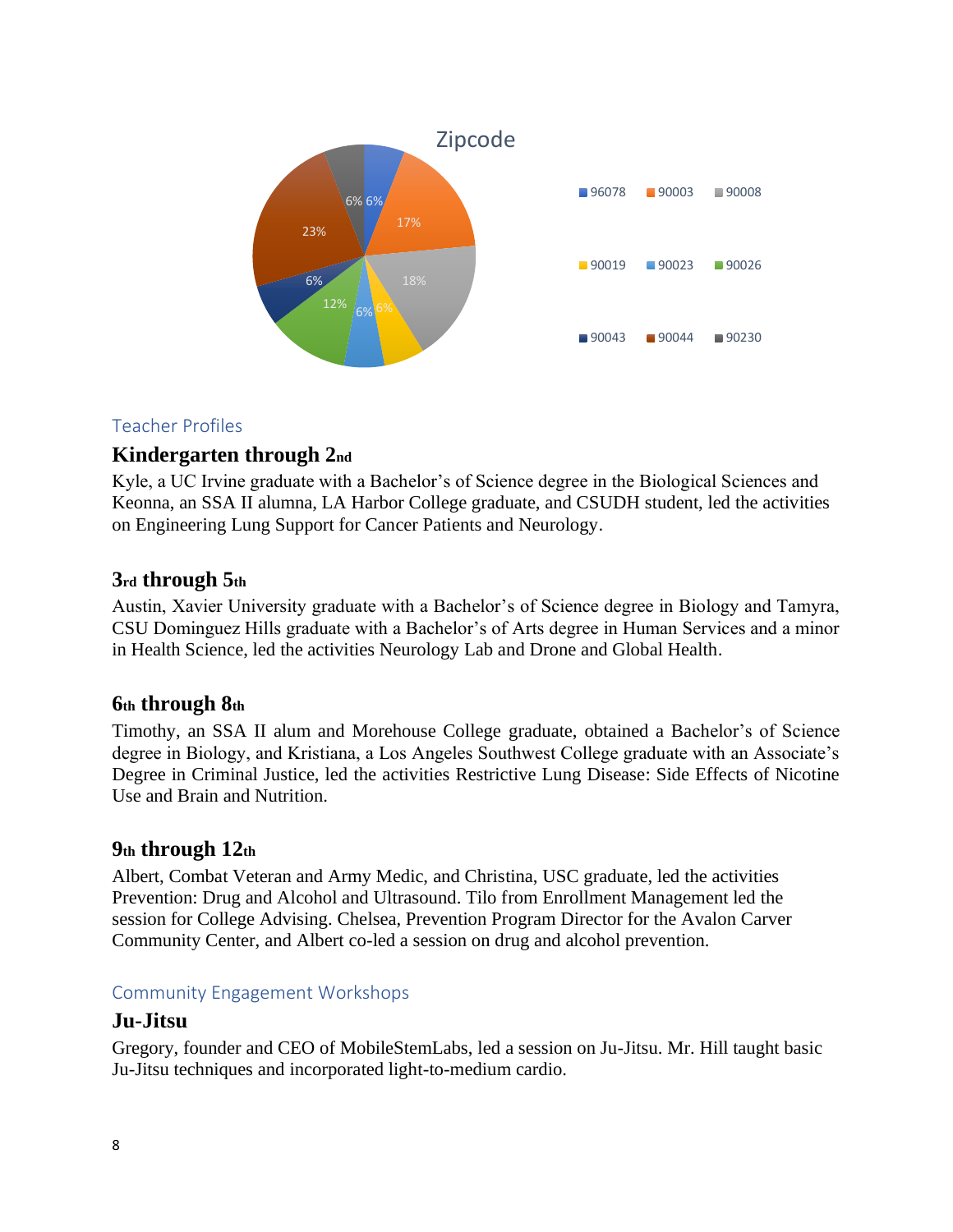## <span id="page-8-0"></span>**Mindful Breathing**

Jasmine led a session on Mindful Breathing. Her techniques help one consider healthier alternatives to cope with stress by incorporating breathing.

## <span id="page-8-1"></span>**Mental Health During COVID-19**

Mishka, founder and CEO of Kimball Therapy, discussed the COVID-19 pandemic and its direct impact on mental health in communities of color.

## <span id="page-8-2"></span>**Moving from Adversity to Advantage**

Charles, Social Work Department Chair at California Baptist University and CEO of the National Family Life and Education Center, focused on moving from adversity to advantage. Charles helped participants find their own worth, especially during this turbulent time of uncertainty.

#### <span id="page-8-3"></span>YouTube Analytics - Ju-Jitsu and Mindful Breathing

The stats below break down viewership for the community webinars. It brought to light interesting information regarding our participants, their areas of interest, and their method for connecting.



#### **How viewers engaged with the live stream**

#### **Viewers by gender**



**How viewers accessed the video**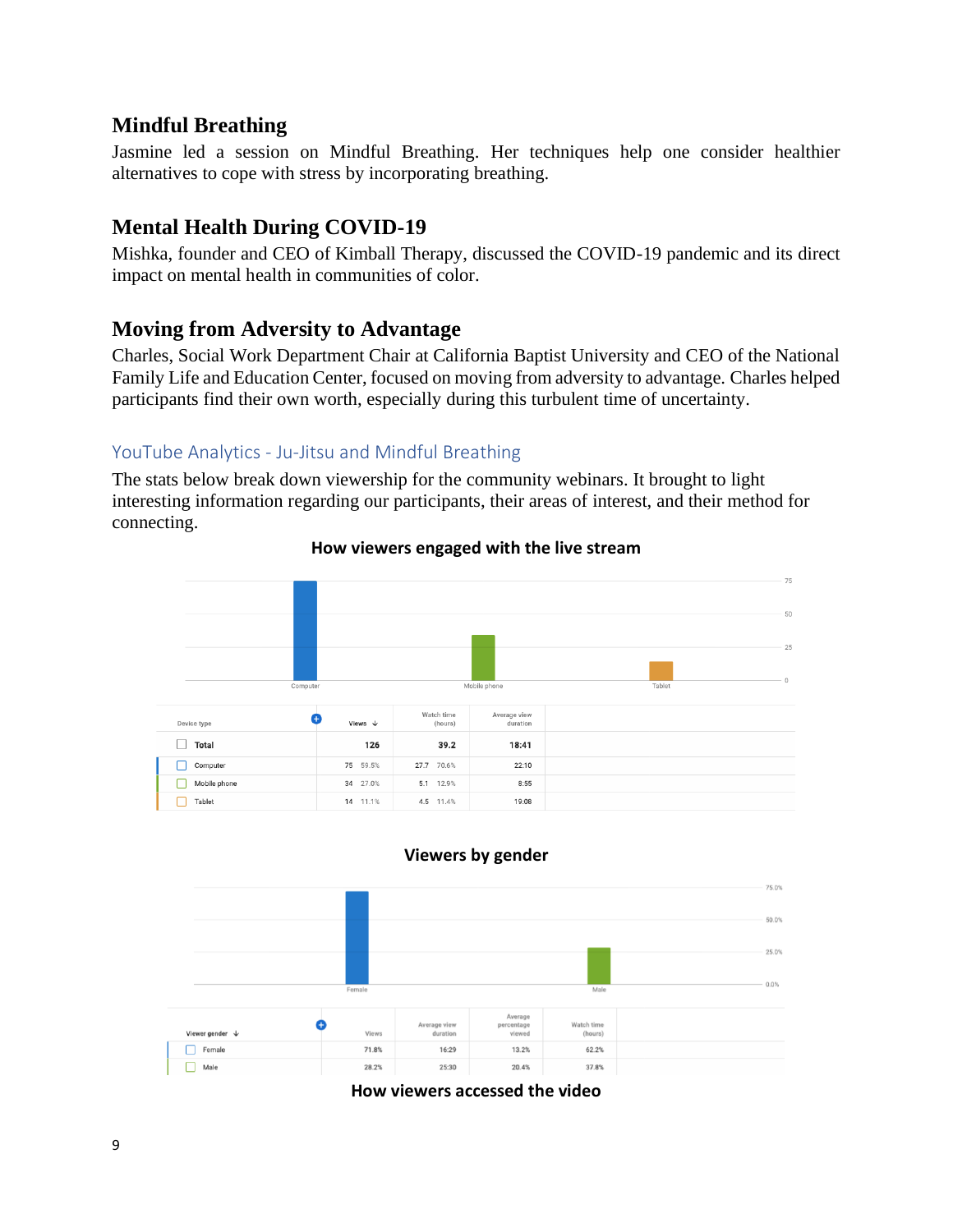



#### <span id="page-9-0"></span>Questionnaire Responses and Reflection

## <span id="page-9-1"></span>**Questionnaire Responses**

Surveys were distributed at the closing and families were encouraged to share their thoughts and concerns of the event. Participants were asked to evaluate the labs and their overall satisfaction with the event by responding to several questions.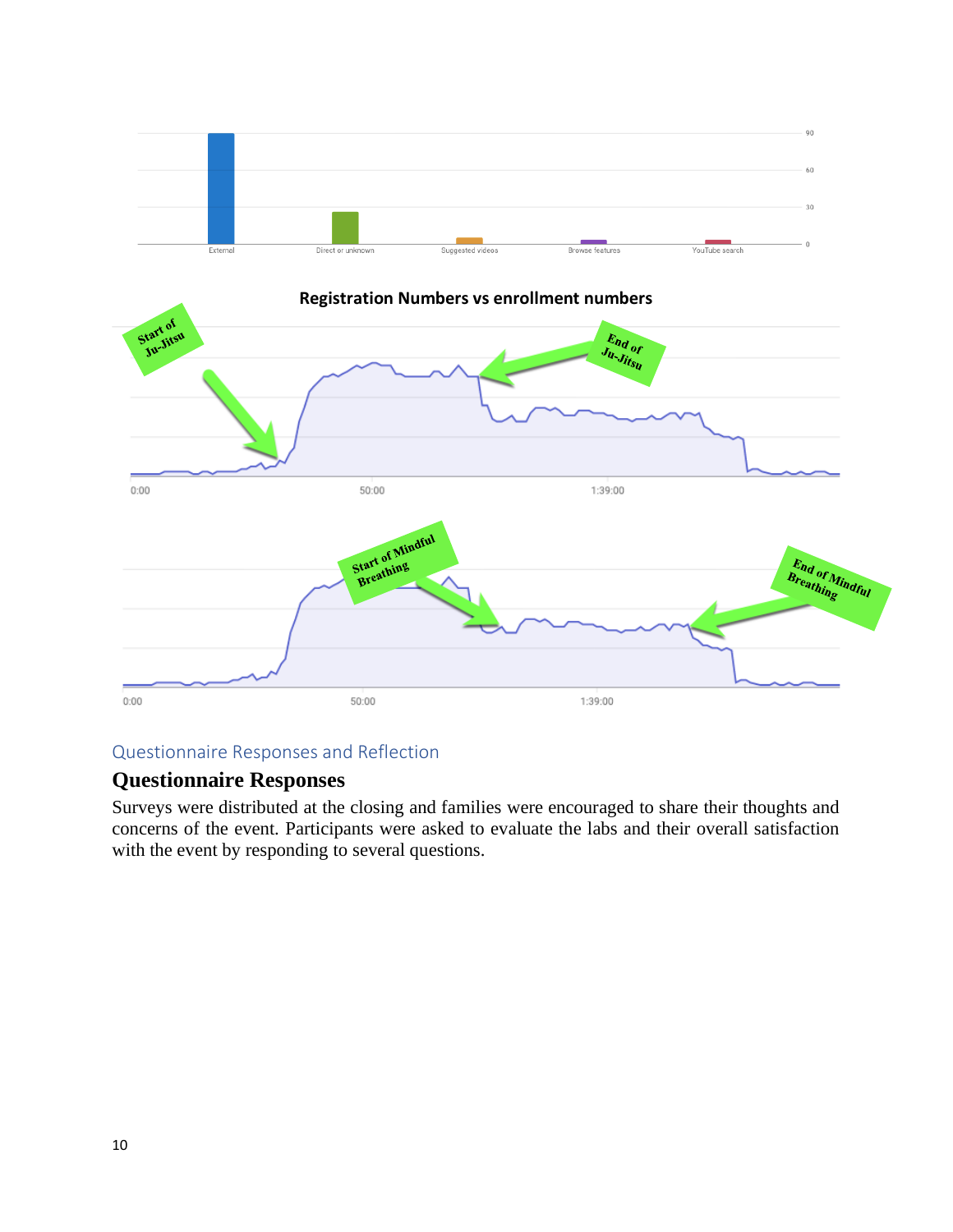# <span id="page-10-0"></span>**Reflection**

Are you more aware of mental health services and resources in your community?







Are you more likely to tell a family member, friend, coworker, or neighbor about mental health services and resources?

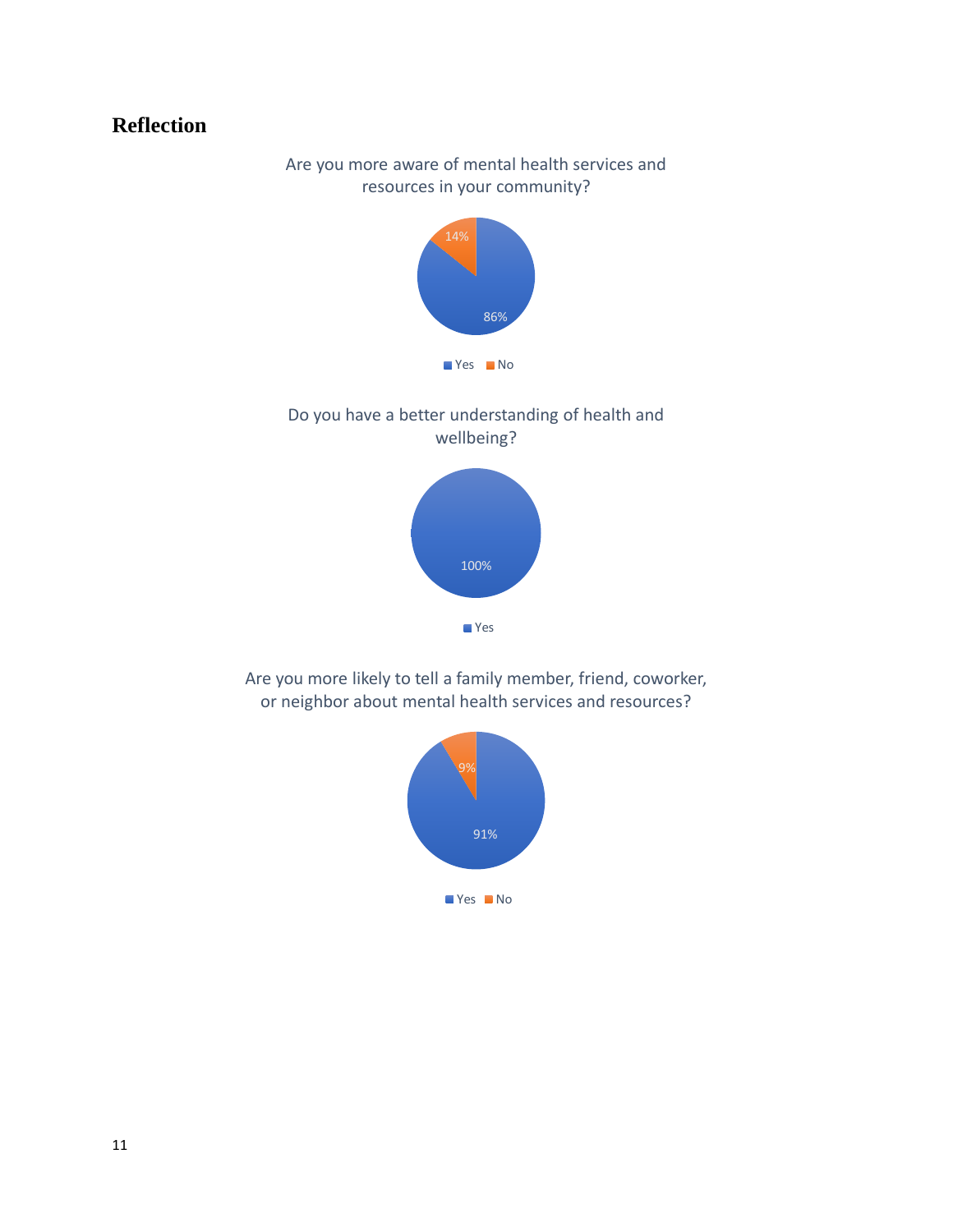# 80% 20% Are you more likely, as a result of this information and/or engagement, to seek out mental health services and resources? **No** Yes No

#### Does your child(ren) have free or reduced lunch?



## Did you and/or your child(ren) develop capacities to engage in STEMM learning activities?



Did you and/or your child(ren) demonstrate awareness that STEMM and mental health resources is accessible to all?

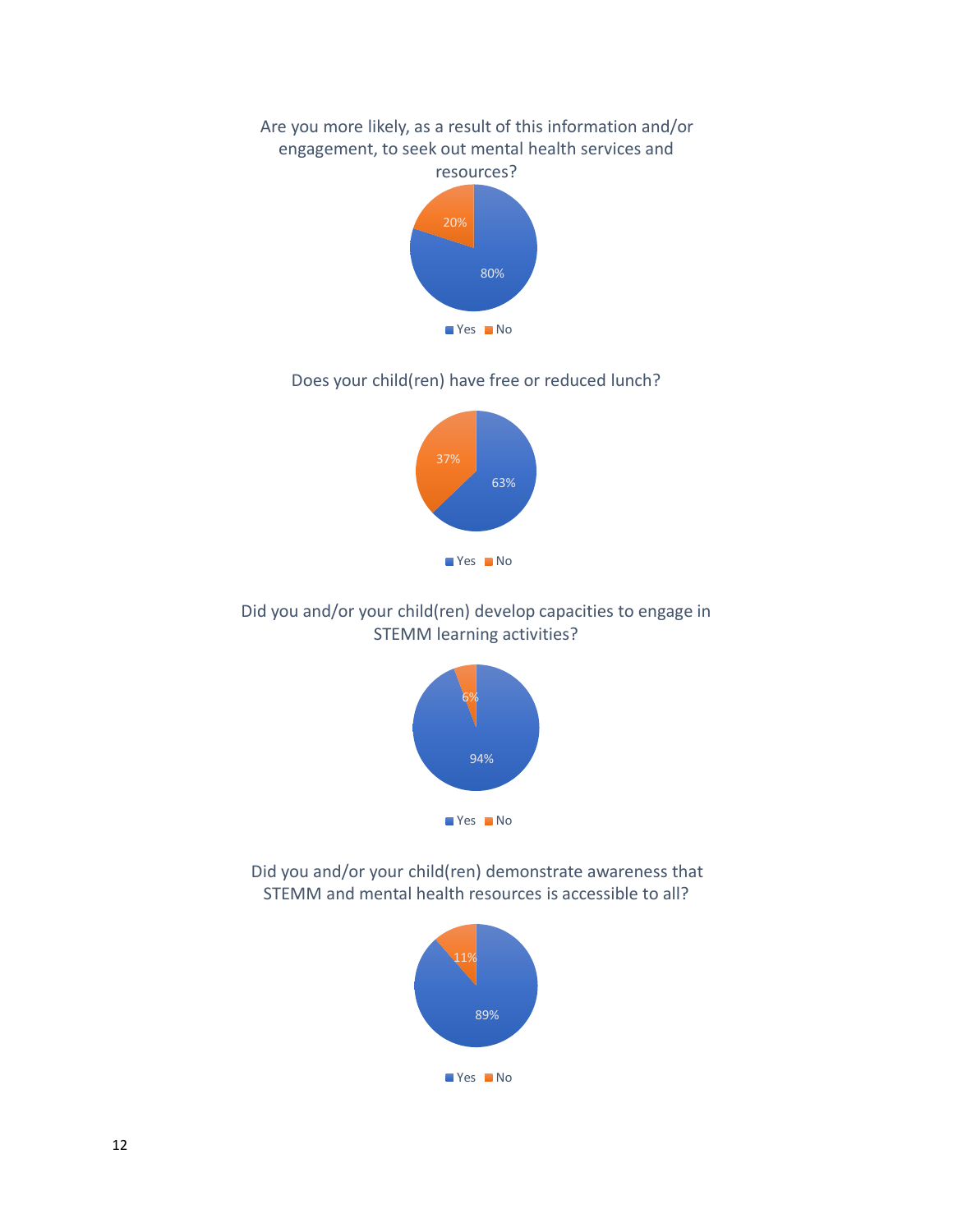## Are you and/or your children more interested in STEMM or public health/mental health professions?



Did you learn something new?



#### When's the last time you/your child(ren) did a science experiment, activity, or lab?



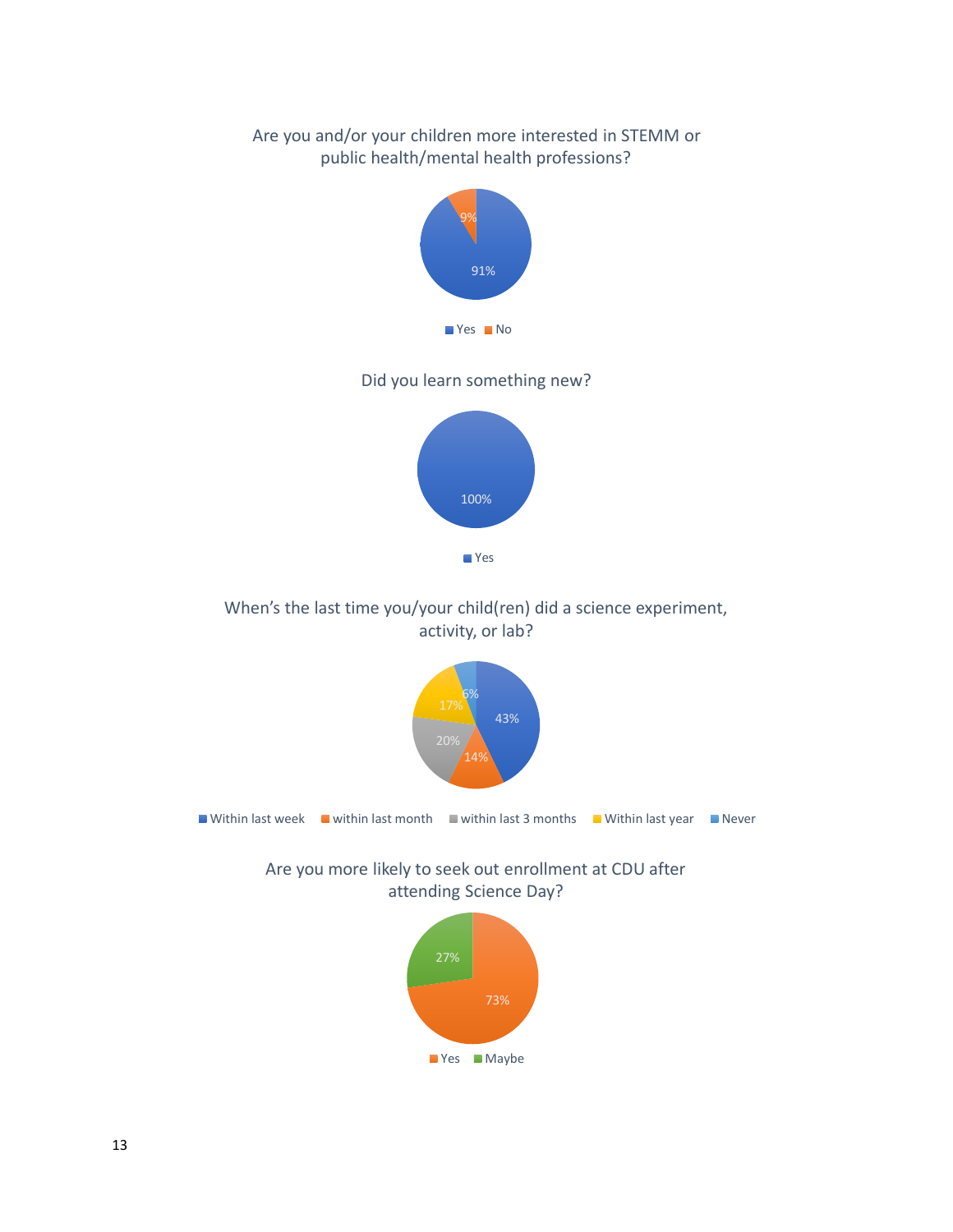## <span id="page-13-0"></span>SHPEP College Science Day 2020

Summer Health Professions Education Program (SHPEP) College Science Day is an annual day of explorations in medicine and science for undergraduate students from universities across the nation. This is a collaboration between the Charles R. Drew University and UCLA. With STEMM (Science, Technology, Engineering, Math and Medicine) as the foundation, SHPEP College Science Day features multiple age and grade-level appropriate, fun learning stations and mental health workshops. At each station, students engage in instructional and kinesthetic activities designed to increase their knowledge of 1) scientific principles, and the field of health and medicine, 2) the science behind a variety of medical procedures and specialties and, 3) health care professions. Each learning station has defined student learning outcomes; students document the learning concepts and theories.

#### <span id="page-13-1"></span>Attendees and Demographics

This event occurred online on July 7, 2020. A **total of 77 students** with diverse backgrounds/identities attended. This section breaks down the demographics of the students served.



Ethnicity/Cultural Background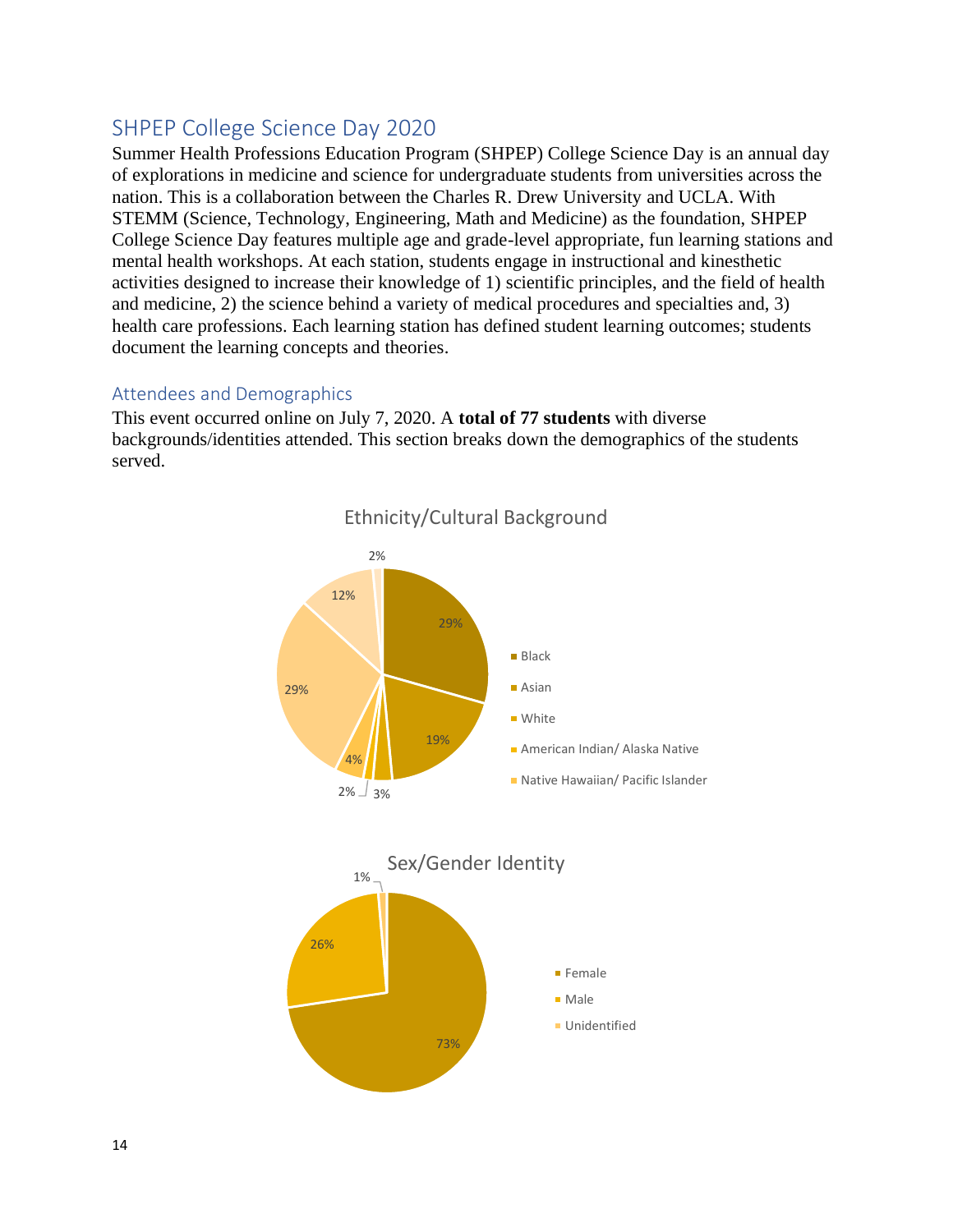

15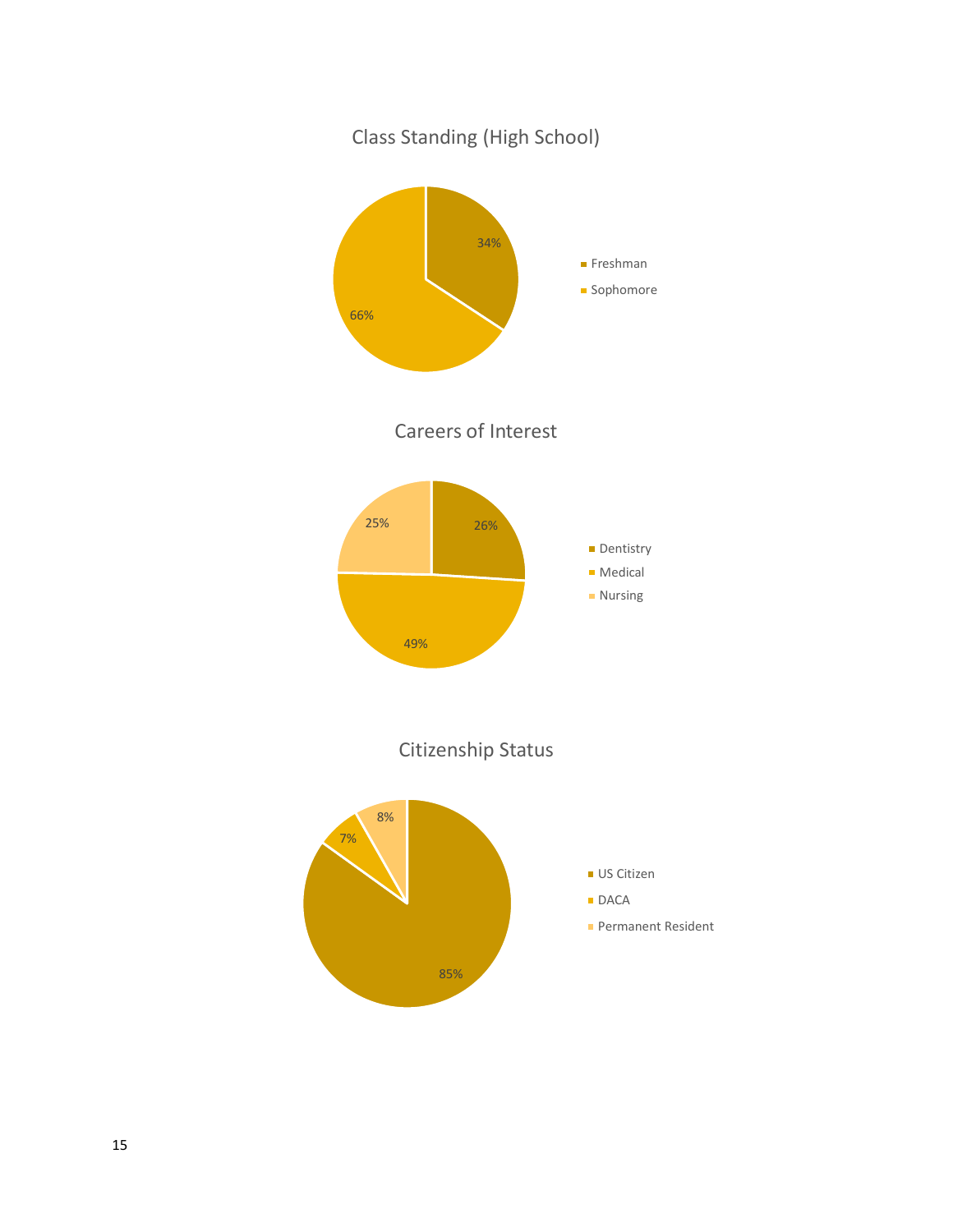

# <span id="page-15-0"></span>Next Generation Science Standards Alignment

The curriculum for the spring session labs was designed in-house and aligned with the Next Generation Standards.

#### **Pre-Kindergarten – Second Grade**

For this session, our pre-k to 2nd grade students covered several topics and key concepts, including physical science and physical change, engineering, waves, energy, and aerodynamics. They also had exposure to global health through their patient charts. These charts highlighted facts and figures for Uganda and Vietnam. K-2-ETS1-1 Engineering Design K-2-ETS1-2 Engineering Design K-2-ETS1-3 Engineering Design K-PS2-1 Motion & Stability K-PS2-2 Motion & Stability 1-PS4-1 Waves and Their Applications in Technologies for Information Transfer **Third Grade – Fifth Grad** For this session, our 3rd to 5th grade students covered several topics and key concepts, including physical science and physical

change, engineering, leavers and pulleys, molecules, earthquakes, and aerodynamics. They also had exposure to global health through their patient charts. These charts highlighted facts and figures for Myanmar, Spain, Brazil, and Venezuela.